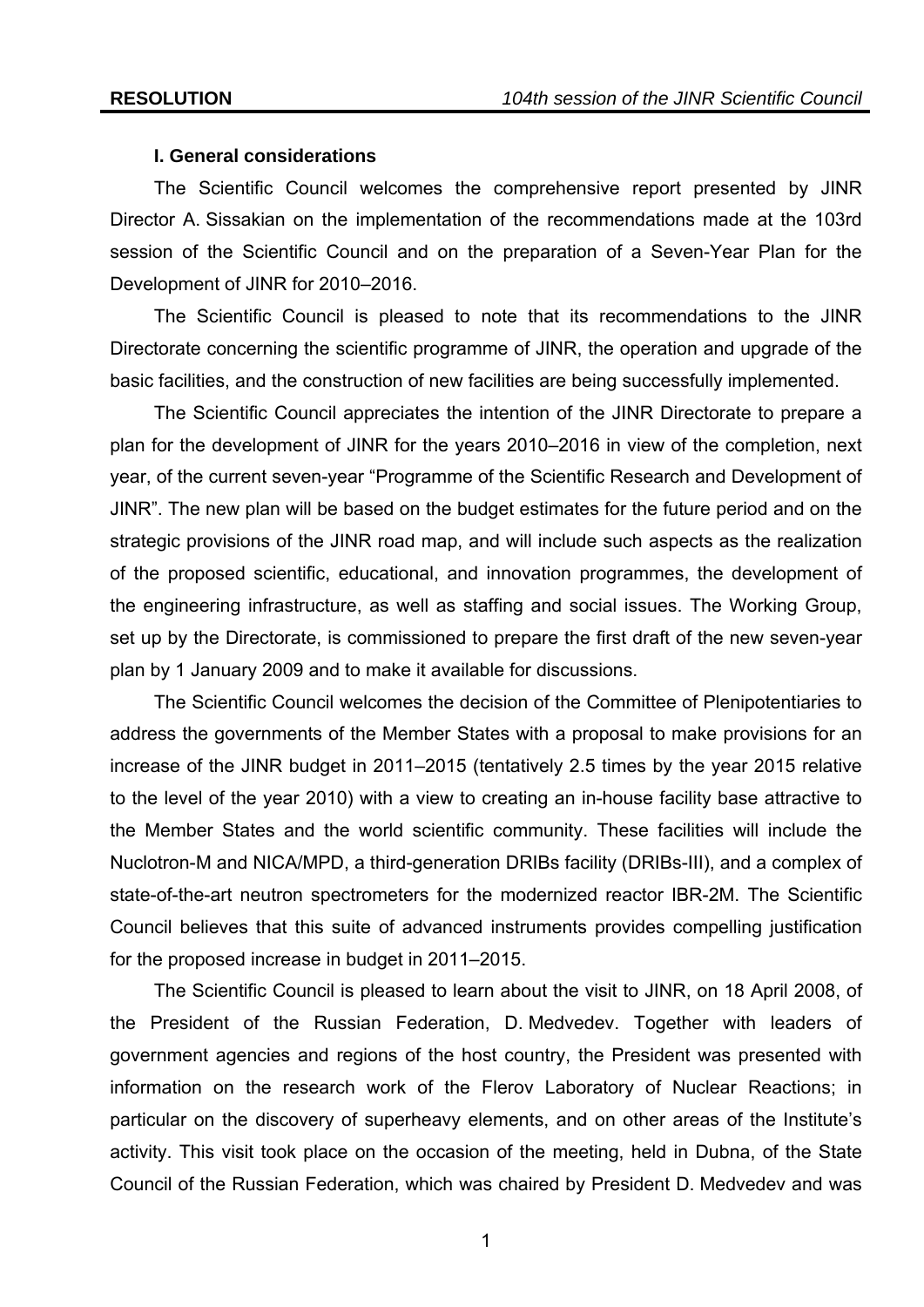dedicated to the "Development of the National Innovation System in the Russian Federation".

 The Scientific Council notes with satisfaction that President D. Medvedev highly appreciated the results of JINR's basic research and underlined the role of science in the innovation process; that he supported the proposals of the JINR Directorate for the establishment in Dubna of an International Innovation Centre for Nanotechnology and of a Centre for Radiation Medicine with JINR's participation. The President also expressed his positive attitude to the plans for the increase of the JINR budget in 2011–2015.

The Scientific Council notes the operation since May 2008 of JINR's new Laboratory –– the Veksler and Baldin Laboratory of High Energy Physics (VBLHEP), which was established by the decision of the JINR Directorate in order to utilize better the human and financial resources in implementing the programme for the upgrade of the Nuclotron accelerator complex and for the realization of the NICA/MPD project, and of the appointment of Professor V. Kekelidze as Acting Director of VBLHEP.

#### **II. Award of the title "Honorary Doctor of JINR"**

The Scientific Council congratulates Professor N. Kroó (Hungarian Academy of Sciences) on the award of the title "Honorary Doctor of JINR", and thanks him for his impressive scientific presentation.

The Scientific Council endorses the JINR Directorate's proposal to award the title "Honorary Doctor of JINR" to Professor T. Inagaki (KEK, Japan), in recognition of his outstanding contributions to the advancement of science and the education of young scientists. The Scientific Council congratulates Professor T. Inagaki on these highly significant achievements.

#### **III. Considerations concerning JINR's scientific programme**

The Scientific Council appreciates the progress towards realization of the primary tasks of JINR in accordance with the JINR road map in the fields of particle physics and relativistic nuclear physics, in nuclear physics, and condensed matter physics, as presented in the reports by Vice-Directors R. Lednický and M. Itkis.

The Scientific Council takes note of the progress reports on current activities: "Status of modernization of the IBR-2 reactor" presented by FLNP Director A. Belushkin, "Construction of Phase I of the IREN facility" presented by FLNP Deputy Director V. Shvetsov, "Activity for the DRIBs project" presented by FLNR Director S. Dmitriev, "Progress towards realization of the Nuclotron-M project" presented by JINR Deputy Chief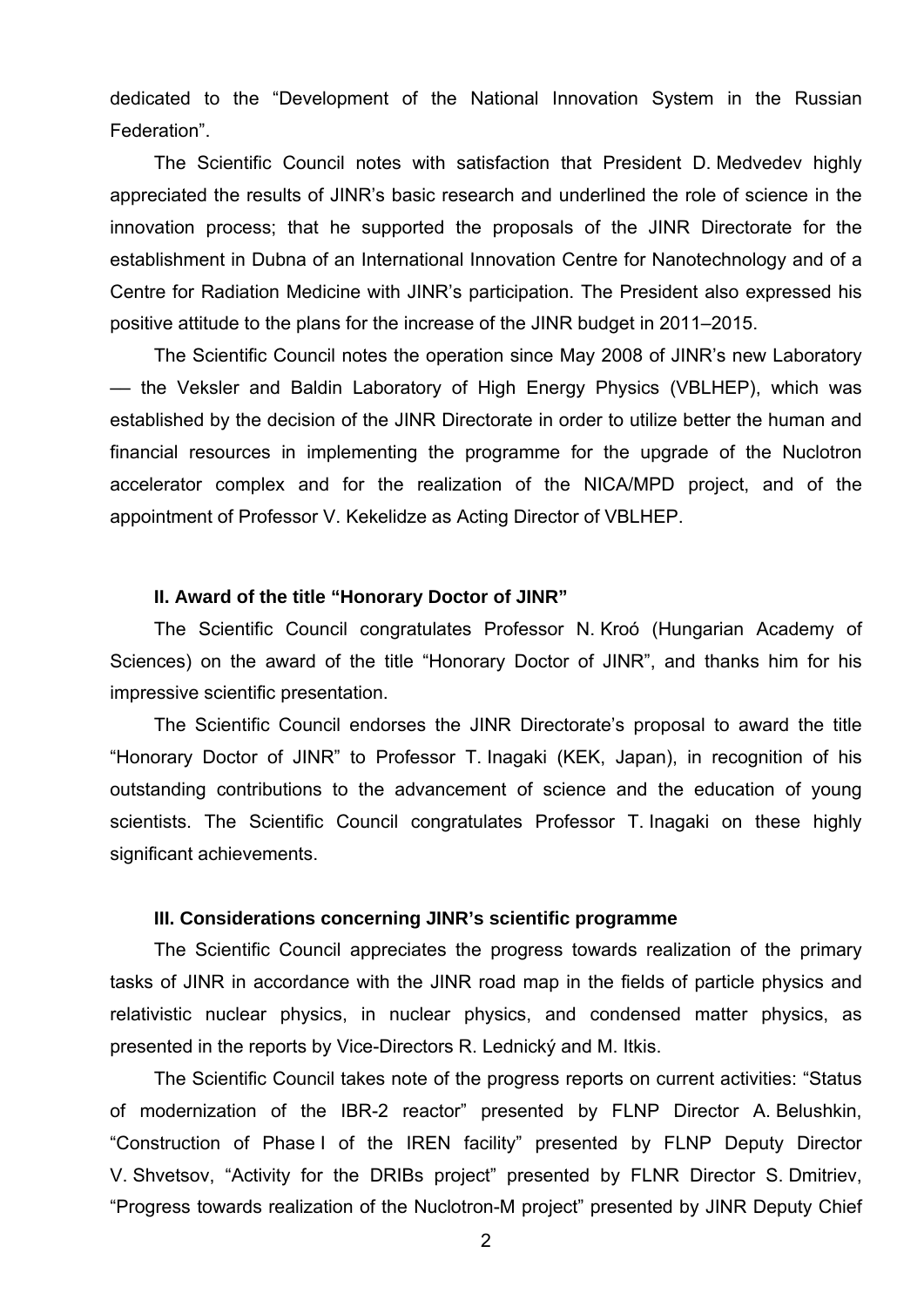Engineer G. Trubnikov, "Activity for the NICA project" presented by VBLHEP Acting Director V. Kekelidze, and "Educational Programme of JINR" presented by UC Director D. Fursaev.

### **IV. Recommendations in connection with the PACs**

The Scientific Council concurs with the recommendations made by the PACs at their June 2008 meetings as reported at this session by Professors J. Nassalski, W. Greiner, and W. Nawrocik.

#### Particle Physics Issues

 The Scientific Council welcomes the appointment of the Machine Advisory Committee (MAC), comprised of independent experts, for the Nuclotron-M/NICA accelerator complex, and looks forward to the results of its next meeting at the end of 2008 when the committee will carry out an in-depth critical review of the NICA draft technical design report before its publication.

 The Scientific Council appreciates the ongoing effort to further develop the scientific programme for the NICA/MPD project as an important means to attract and retain young scientists and engineers to JINR. The Scientific Council concurs with the PAC that the scientific observables for the mixed phase and potential future spin physics programmes should be sharpened by detailed simulations to document the requirements for the success of this scientific research in a forthcoming white paper on this topic.

 The Scientific Council notes the progress for ongoing developments at JINR related to the ILC, in particular, the recent visit to JINR of the ILC GDE where information concerning possible siting of the ILC in the Moscow Region was actively discussed. The Scientific Council concurs with the PAC that to build credibility as a potential host laboratory for the ILC, adequate resources from the JINR Directorate will be necessary to allow technical developments and contributions at the international level to the ILC development.

 The Scientific Council encourages the PAC for Particle Physics to review JINR activity on CLIC R&D with a view to optimizing JINR's work related to linear collider developments.

 The Scientific Council appreciates the readiness of the JINR groups taking part in the ALICE, ATLAS, and CMS experiments to obtain first physics results at the time of LHC start-up, and recommends that these teams continue their active participation in these experiments. It looks forward at a future meeting to hearing from the PAC for Particle Physics the report it has commissioned on the first experience with detector performance and LHC data analysis at JINR. The important contribution of the JINR team to the LHC damping system is also appreciated.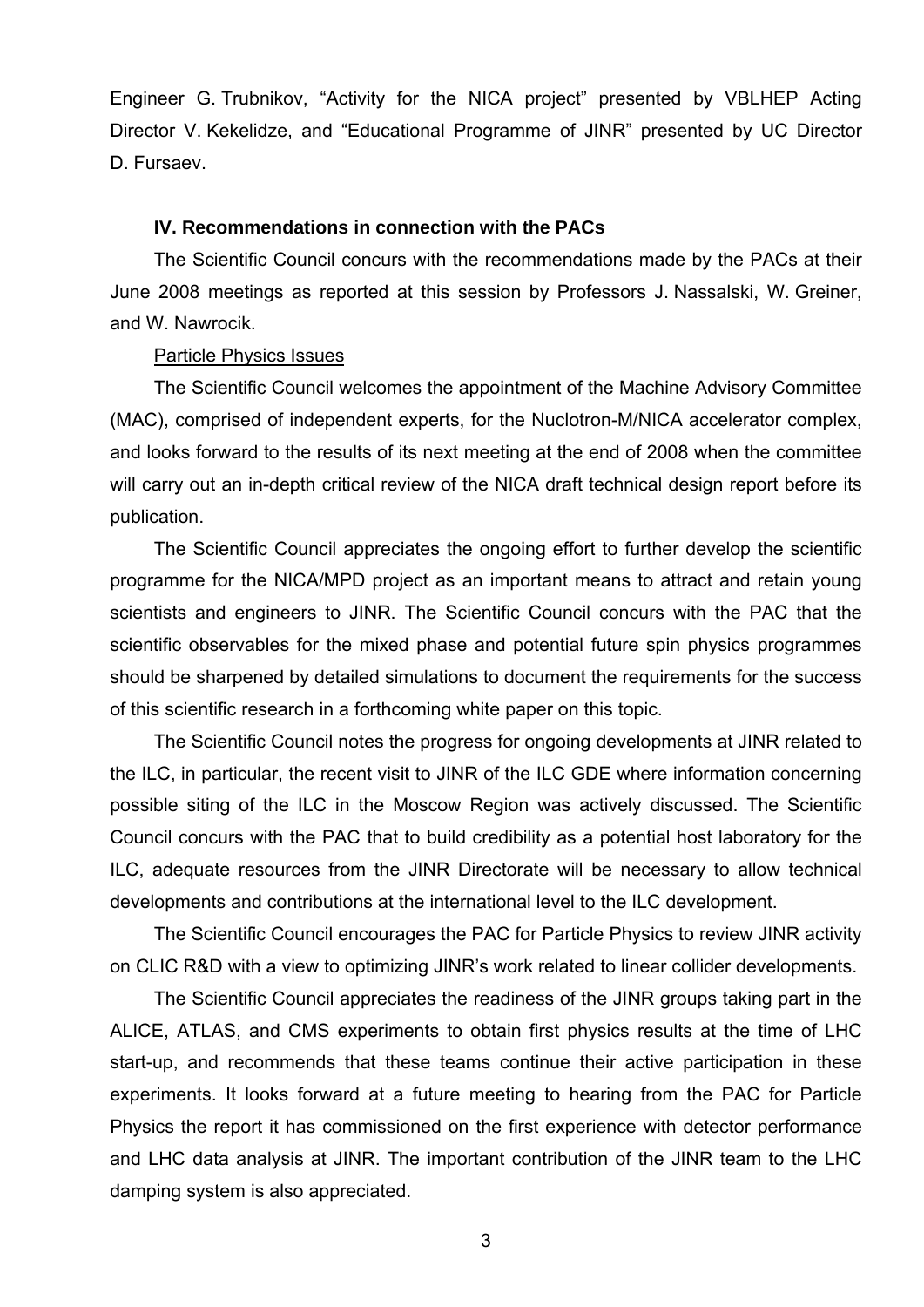The Scientific Council notes the discussion at the PAC meeting by the physics community concerning their experience in using the JINR Central Information and Computing Centre (CICC). The feedback from the users is very essential for the development of the JINR computing and network infrastructure. The Scientific Council recommends that the LIT Directorate have regular meetings with the CICC users and the leaders of JINR's ongoing and future projects where the strategy for the further upgrade of the CICC and the allocation of existing resources can be discussed.

 The Scientific Council supports the PAC's recommendation on the new project "JINR's participation in the Daya Bay neutrino experiment", emphasizing the importance of the participation in this promising experiment and the positive impact that it will have on further development of the scientific relations between China and JINR.

 The Scientific Council notes with satisfaction the important contributions of JINR physicists to the COMPASS, D0, and CDF experiments.

#### Nuclear Physics Issues

The Scientific Council endorses the activity of the Flerov Laboratory of Nuclear Reactions, in line with the previous recommendations of the PAC and the Scientific Council, aimed at modernizing the cyclotrons and extending the experimental potential of the Laboratory. However, taking into account the need of a new perspective of studies of both neutron-rich light nuclei and superheavy nuclei, the Scientific Council invites the Laboratory to work out a long-range programme of further developments of the accelerator complex and of state-of-the-art experimental facilities of the next generation. The main purpose is the quantitative increase of the efficiency of experiments as a whole by at least one order of magnitude to allow the Laboratory to keep its leadership during the next decades.

The Scientific Council strongly recommends starting a detailed consideration of a long-term plan for the development of the FLNR accelerator complex and experimental facilities for presentation to the PAC at its next meeting.

The Scientific Council highly appreciates the efforts of the JINR Directorate and the laboratories involved in the implementation of the IREN project, in particular the efforts of the FLNP Nuclear Physics Department on the preparation of the experimental infrastructure at IREN Phase I. The Scientific Council supports the PAC's recommendations that the theme "Construction of the IREN facility" be finished in 2008, and the financial resources for the maintenance, operation and development of the IREN facility be kept within the theme "Nuclear Physics with Neutrons — Fundamental and Applied Investigations". It further supports the PAC's recommendation that the available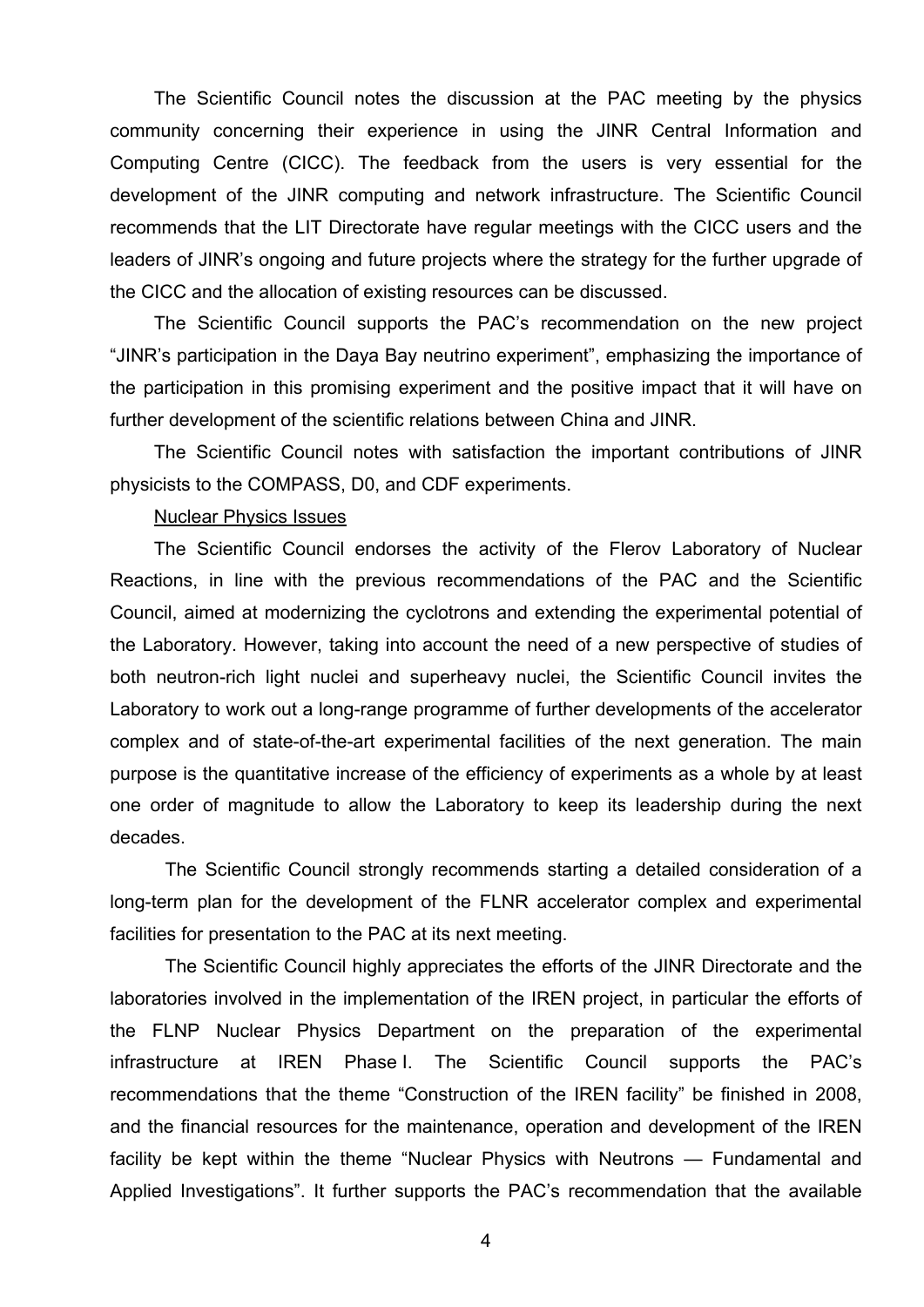human, financial and technical resources of the FLNP Nuclear Physics Department be concentrated mainly on the realization of the proposed scientific programme for IREN-1 and on the development and preparation of the programme for the full-scale IREN facility.

## Condensed Matter Physics Issues

The Scientific Council is pleased to note that work for the modernization of the IBR-2 reactor is proceeding well and according to schedule. It looks forward to the continuation of the comprehensive support of the modernization programme that is being given by the FLNP and JINR directorates.

The Scientific Council notes the progress in the planning of the further development of the neutron spectrometer complex for the future modernized reactor IBR-2M. The first priority will be given to the implementation of two new spectrometers, DN-6 and GRAINS, and to the comprehensive upgrade of the SKAT/EPSILON spectrometers. The existing suite of instruments should receive the funding necessary for efficient operation. Future projects should include improvements to instruments which can contribute to the study of nanomaterials.

The Scientific Council appreciates the high level of activities in condensed-matter science pursued by the research groups at FLNP, BLTP, and FLNR, and the important scientific results presented in the PAC's report.

The Scientific Council also appreciates the progress in implementing the scientific programme of the Laboratory of Radiation Biology. It notes with much interest the development, jointly with other JINR laboratories, of a new cancer cell control method using nanotechnology and super-high frequency penetrating electromagnetic radiation. Another new important aspect of the LRB activity is the implementation of a unique, powerful confocal Coherent Anti-Stokes Raman Scattering microscope as a basic facility that allows achieving the front line of biological studies at the cellular level.

#### Common Issues

 The Scientific Council appreciates the impressive progress of the JINR Educational Programme, pursued by the University Centre (UC) during the last 10 years, in particular the increased number of students and JINR-based university departments, the successful organization of the international practice for students of JINR Member States, and the creation of educational infrastructure. The Scientific Council supports the proposal by the UC Director concerning the increase of the budget required to complete the creation of student laboratories and to enlarge the number of PhD students. The lecture programmes for school teachers at JINR should also be funded. The possibility of accreditation of PhD status for students who participate in the Educational Programme should be explored,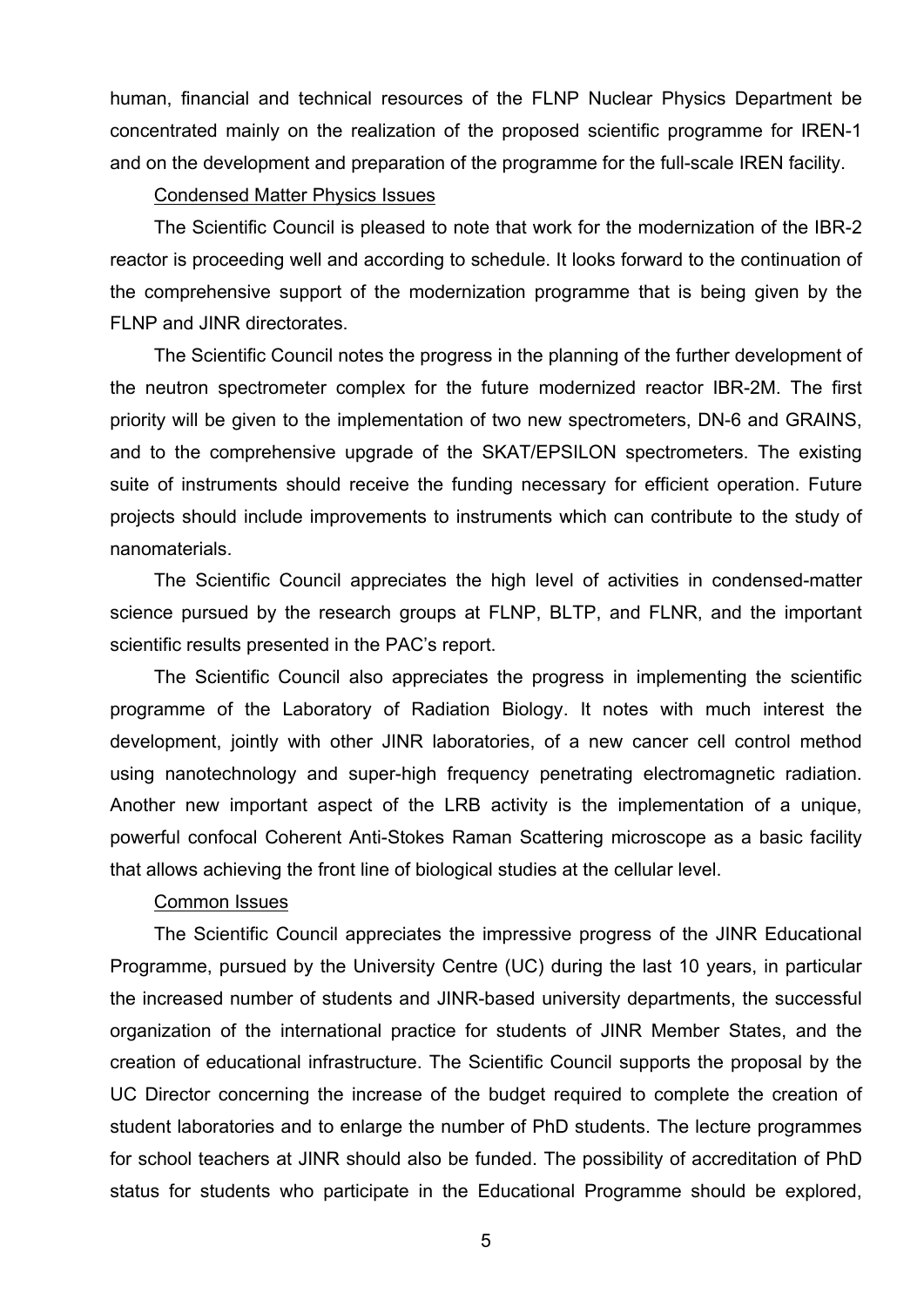especially for the Member States.

 The Scientific Council welcomes the efforts taken by the JINR Directorate for the establishment at Dubna of a Centre for Radiation Medicine as well as the collaboration with the Belgian company IBA in the development of advanced technologies in the hadron therapy field. The Scientific Council supports the PAC's recommendation that clinical research using the DLNP Phasotron proton beams should be continued until the Centre for Radiation Medicine has been commissioned.

#### **V. Memberships of the PACs**

The Scientific Council takes note of the report concerning the current memberships of the PACs and the rotation of members in the PACs, presented by Vice-Director M. Itkis.

As proposed by the JINR Directorate, the Scientific Council appoints Professor V. Kantser (ASM, Chisinau, Moldova) as Chairperson of the PAC for Condensed Matter Physics for a term of three years. The Scientific Council thanks Professor W. Nawrocik for his very successful work as Chairperson of this PAC.

The Scientific Council also appoints Professors G. Eckold (IPC, Göttingen, Germany) and H. Fuess (IMS, Darmstadt, Germany) as new members of the PAC for Condensed Matter Physics for a term of three years. The Scientific Council thanks the outgoing members Professors H. Lauter and H. Tietze-Jaensch for their very successful work in this PAC.

As proposed by the JINR Directorate, the Scientific Council appoints Professor Y. Wang (IHEP, Beijing, China) as a new member of the PAC for Particle Physics for a term of three years.

#### **VI. Scientific report**

The Scientific Council thanks Professor A. Frank for his outstanding scientific report "Precise UCN Spectroscopy with Fabry – Perot Interferometers".

#### **VII. General discussion**

The Scientific Council highly appreciates the JINR Directorate's intensive ongoing effort to upgrade the JINR basic facilities in order to produce a suite of world-class instruments for basic research, competitive with the most advanced programmes in the world and attractive to the Member States and other countries.

The Scientific Council endorses the Directorate's effort to continue to examine its future role in relation to such international programmes, and to identify and invest in those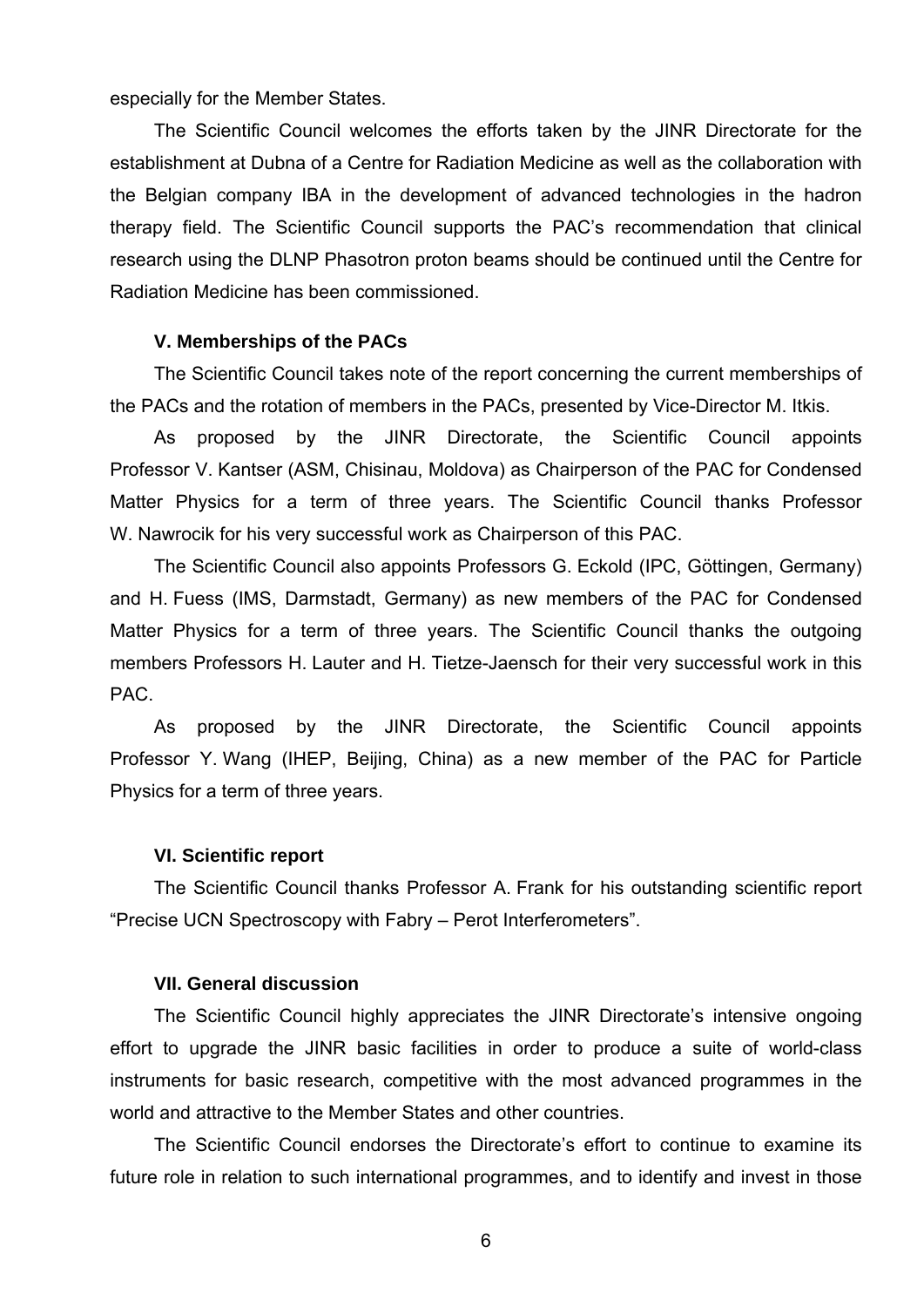scientific and technical areas where it anticipates having unquestioned leadership in a world view. In addition, the Scientific Council recommends a continued concerted effort by the Directorate and members of the scientific bodies such as the Scientific Council and the PACs to communicate the uniqueness of the scientific and technical opportunities afforded by participation in the JINR programme to national agencies which support this activity, especially in the Member States and other countries.

The Scientific Council looks forward to a presentation by the JINR Directorate at its next session of the rules and responsibilities for membership and associate membership in the Joint Institute for Nuclear Research.

In this regard, the Scientific Council recognizes the highly competitive programme afforded by the upgraded IBR-2M, IREN, Nuclotron-M/NICA and DRIBs-III facilities. The Scientific Council notes that the success of the Nuclotron-M/NICA project will depend critically on the creation of a well-developed, detailed plan for realization, and looks forward to a report on progress in this direction from the Chairperson of the MAC for Nuclotron-M/NICA at a future session. The Scientific Council also strongly supports increased effort to internationalize the construction and the scientific programme of Nuclotron-M/NICA.

The Scientific Council notes the critical necessity to continue efforts to rejuvenate the scientific and technical staff of JINR as an essential investment to safeguard the long-term future of the Institute, and encourages the Directorate to continue progress on essential reforms which advance this important activity.

#### **VIII. JINR prizes**

The Scientific Council congratulates the laureates of the JINR prizes for 2007 winners of the annual scientific research competition in the fields of theoretical physics, experimental physics, physics instruments and methods, and applied physics.

# **IX. Elections and announcement of vacancies in the directorates of JINR Laboratories**

The Scientific Council elected by ballot Professor A. Olshevskiy as Director of the Dzhelepov Laboratory of Nuclear Problems for a term of five years.

The Scientific Council announces the vacancies of the positions of Deputy Directors of the Dzhelepov Laboratory of Nuclear Problems and of the Laboratory of Information Technologies, and of a Deputy Director of the Frank Laboratory of Neutron Physics. The elections for these positions will take place at the 105th session of the Scientific Council.